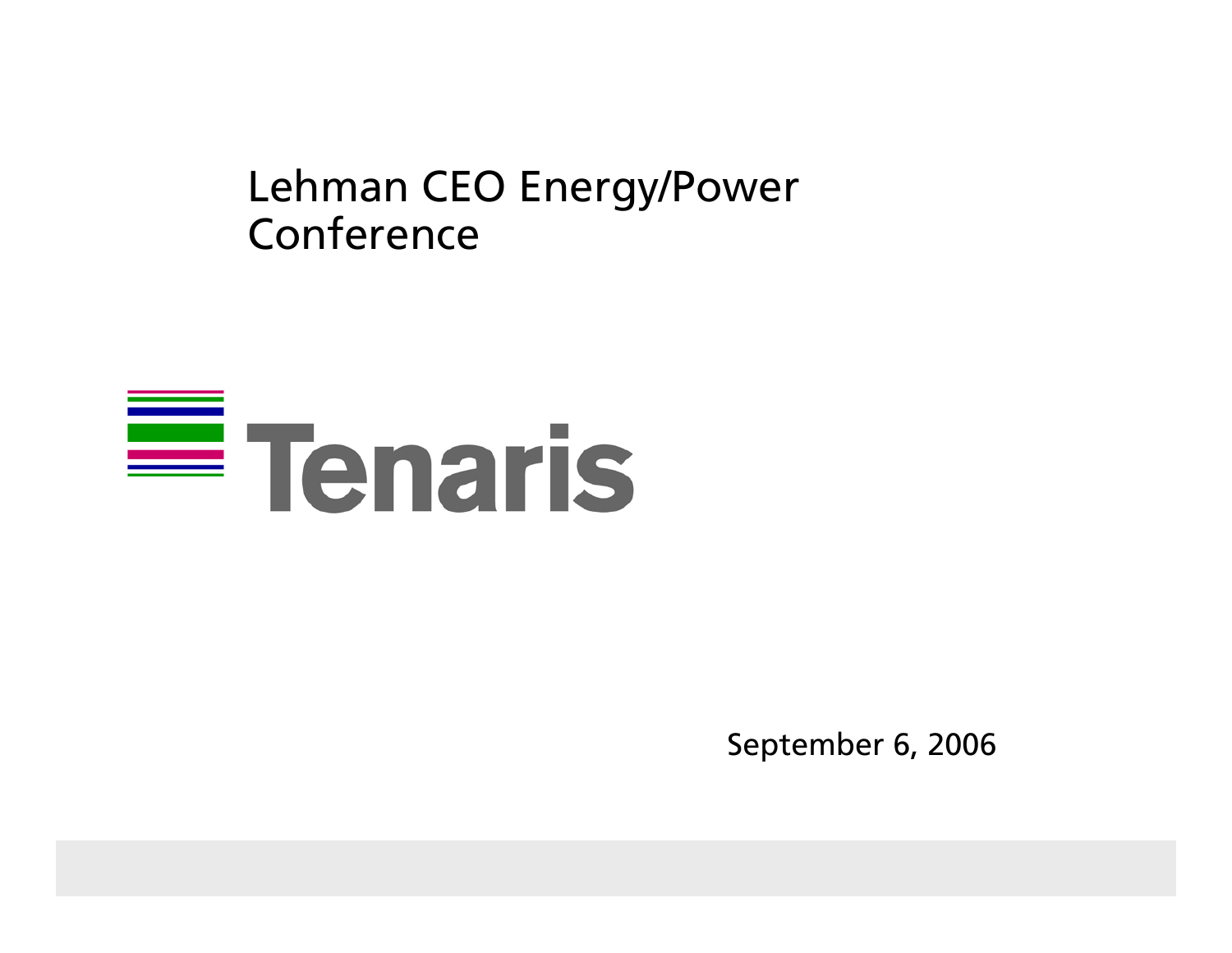

#### **Disclaimer**

This presentation contains "forward-looking statements." Forward-looking statements are based on management's current views and assumptions and involve known and unknown risks that could cause actual results, performance or events to differ materially from those expressed or implied by those statements. These statements include information regarding management strategy, investment plans, development and growth of the seamless steel pipe and oil and gas industries, trends and other prospective data, including trends regarding the development of raw material costs and the levels of investment in oil and gas drilling worldwide and general economic conditions in the countries where Tenaris operates and sells its products and services. We do not undertake to update any forwardlooking statement to reflect events or circumstances after the date of this document or to reflect the occurrence of unanticipated events.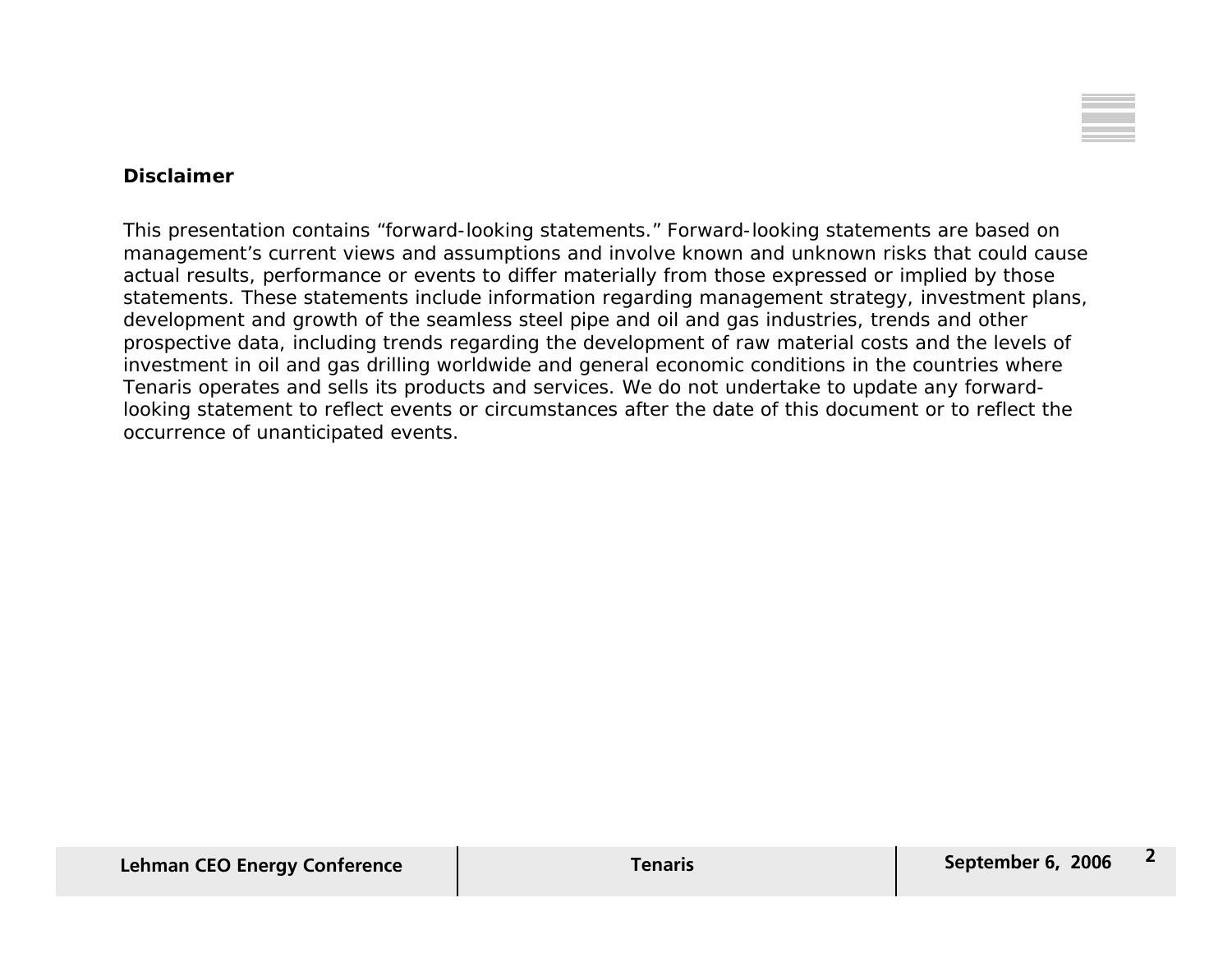#### A key player in the global energy industry

- Leading global supplier of oilfield equipment to the oil and gas industry
- Leading supplier of welded pipes for oil and gas pipelines in South America
- Revenues of US\$6.7 billion in 2005, with 17,500 employees worldwide
- European-domiciled company with operations worldwide



#### **I. Lehman CEO Energy Conference Tenaris Tenaris Tenaris Tenaris Tenaris Tenaris Tenaris Tenaris Tenaris Tenaris Tenaris Tenaris Tenaris Tenaris Tenaris Tenaris Tenaris Tenaris Tenaris**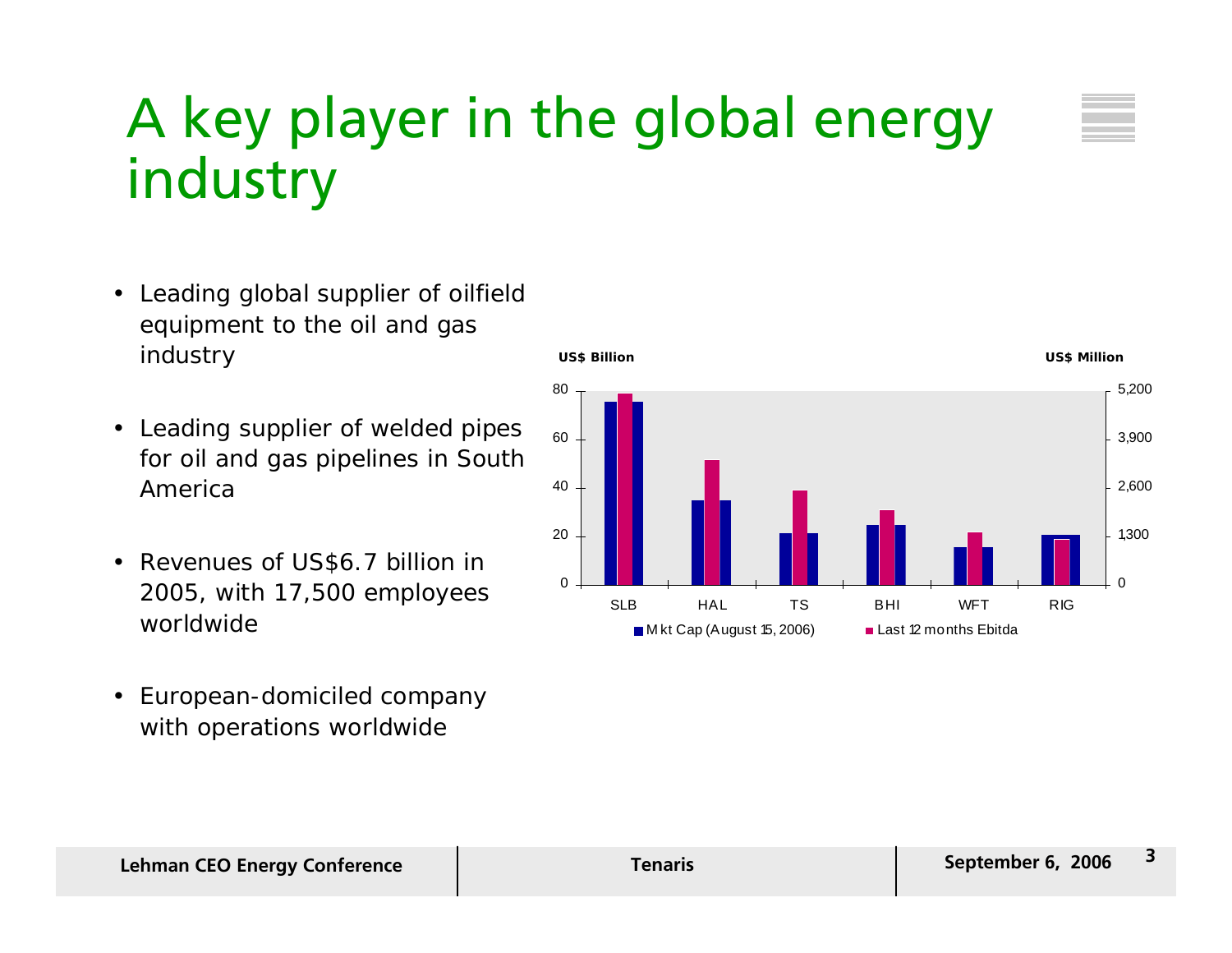



**Distribution of seamless production (2.9 mill tons) Last 12 months**

**Distribution of seamless sales volume (2.9 mill tons) Last 12 months**



| <b>Lehman CEO Energy Conference</b> | Tenaris | September 6, 2006 |  |
|-------------------------------------|---------|-------------------|--|
|                                     |         |                   |  |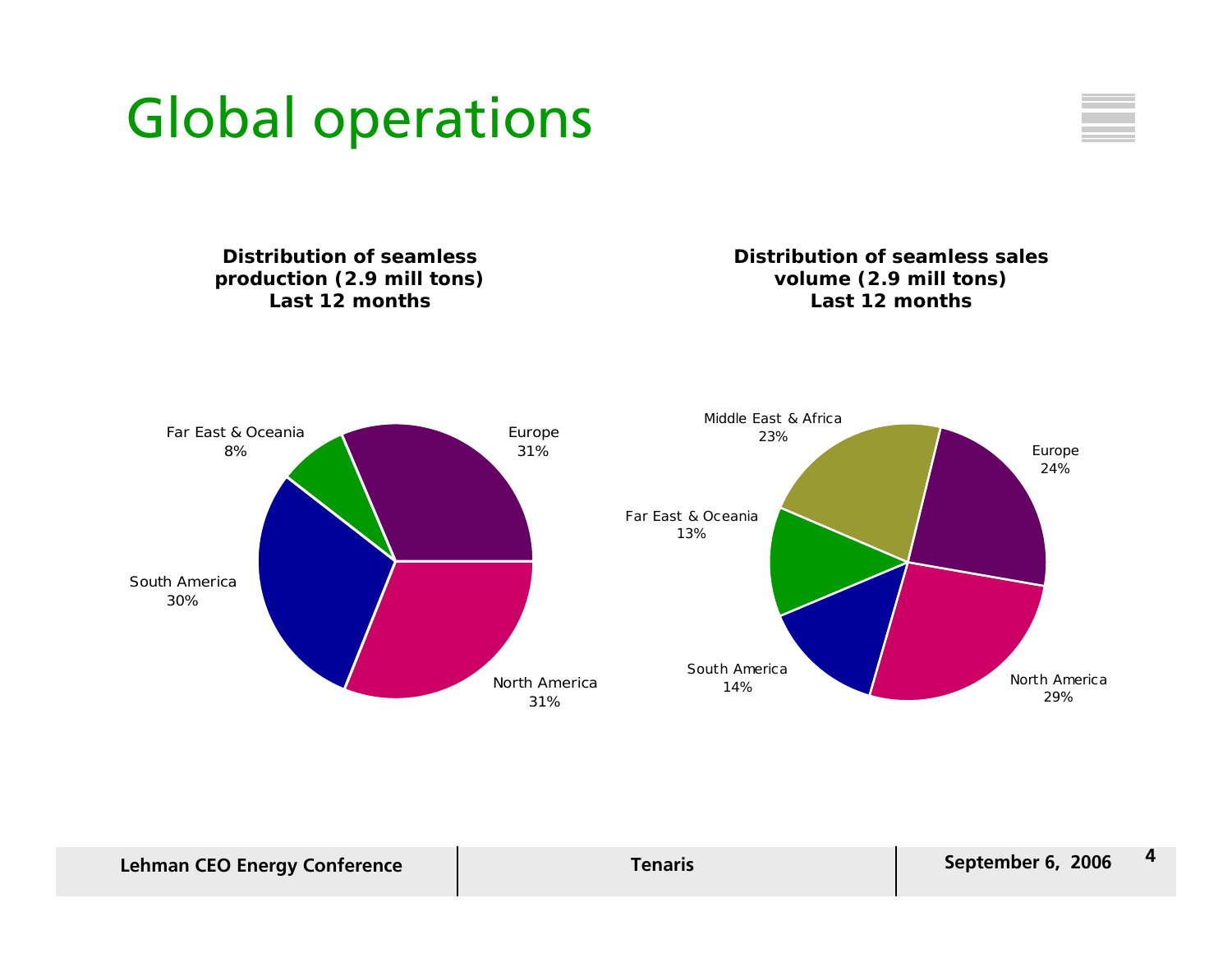#### With worldwide presence



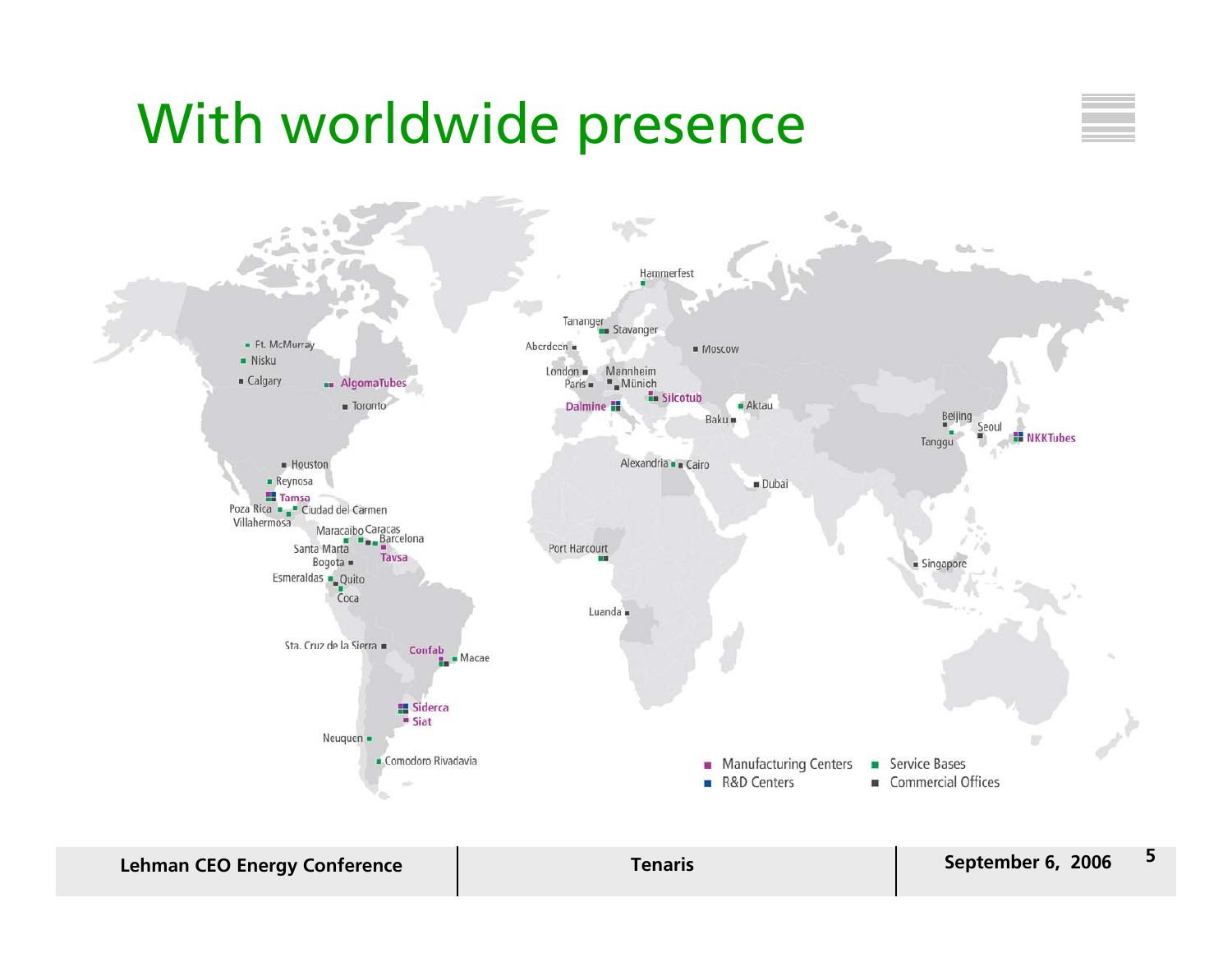### Integrated business model



- Focus on sales of high value products direct to end-user customer base
- Global industrial system producing comprehensive range of products to a single quality standard
- Global R&D network
- Global supply chain management integrating tubular supply chain from the mill to the well
- Efficient, low-cost operations with 50 years of management know-how



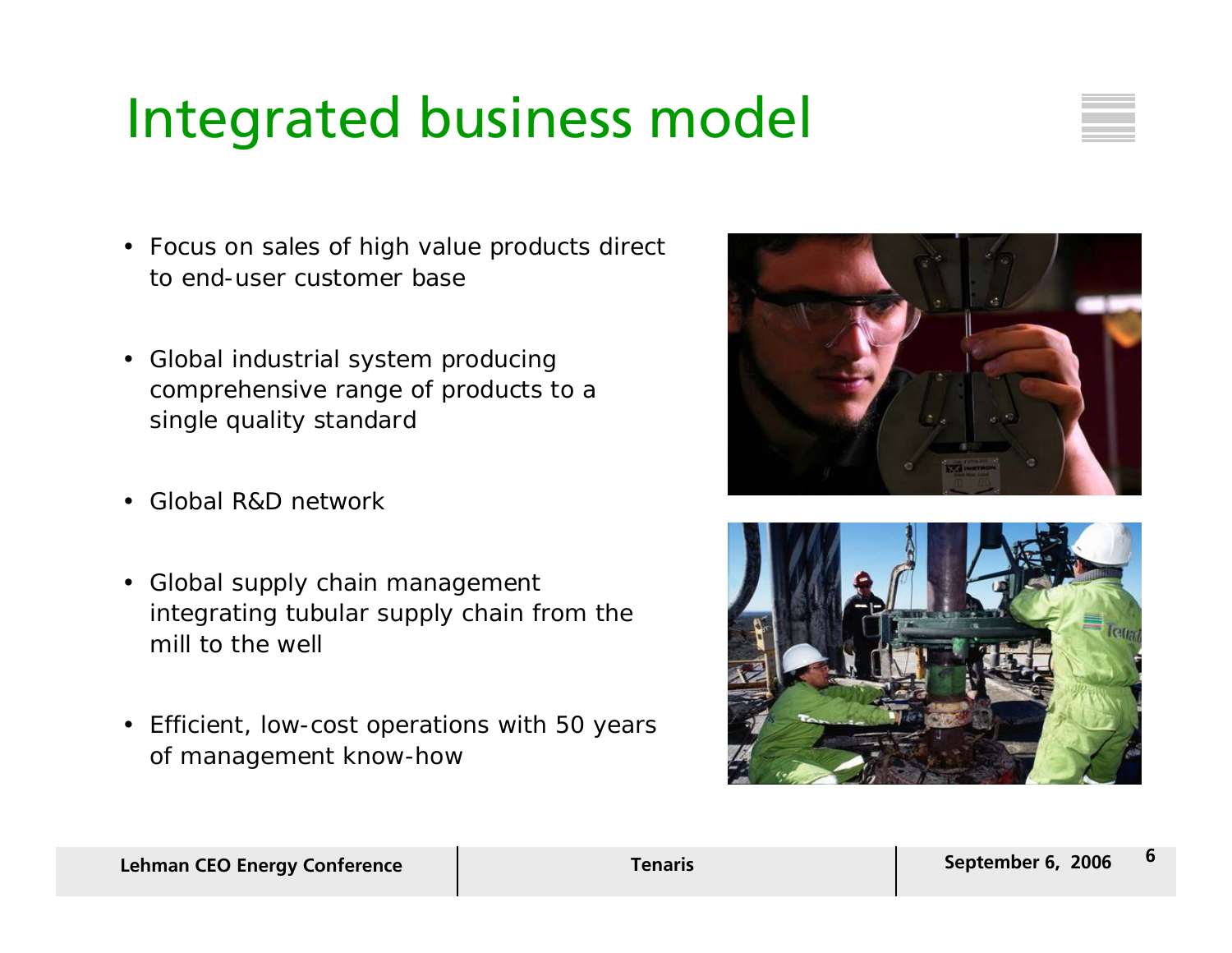## Leading market position



#### **World seamless OCTG production 2005 market share**

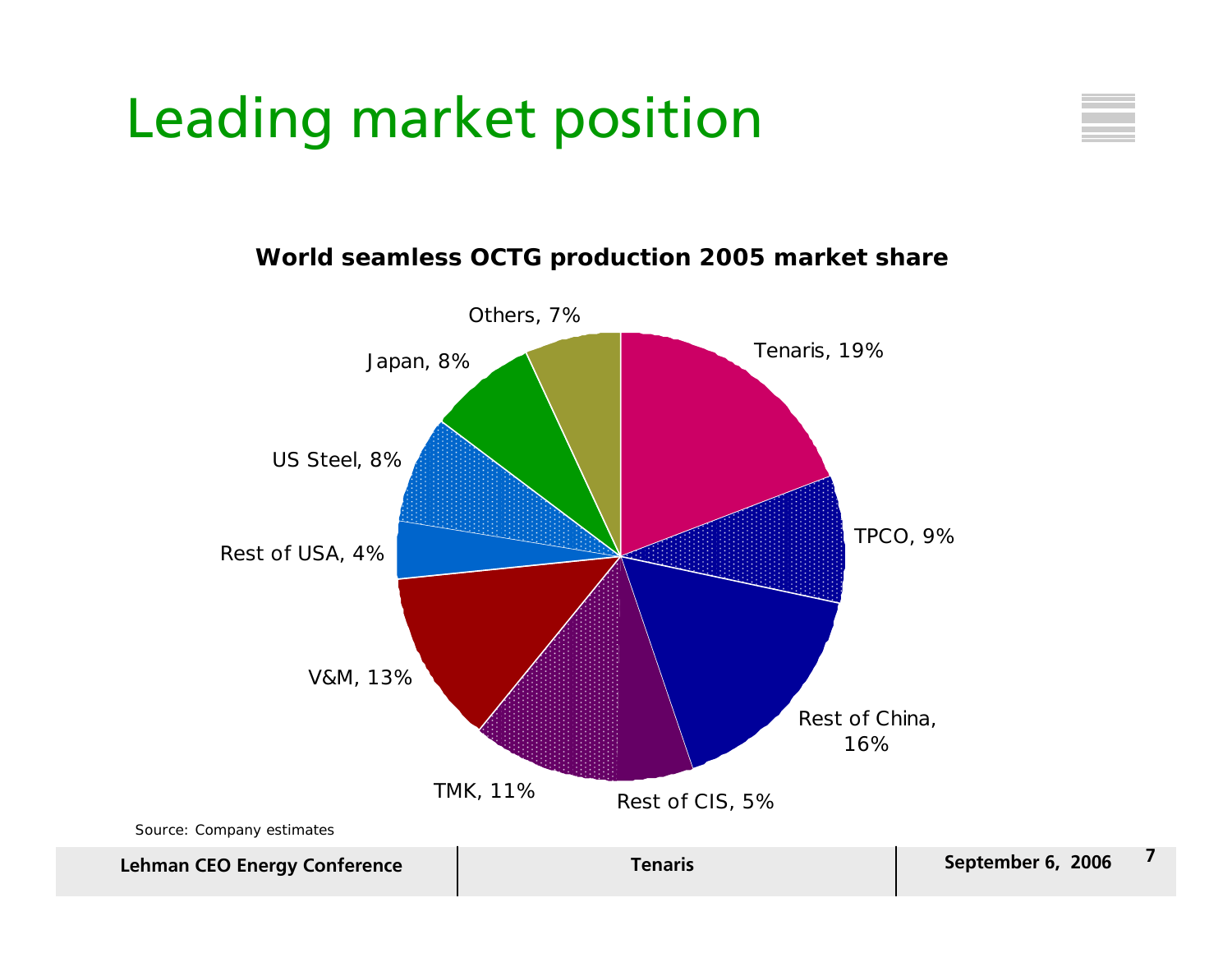#### Demand for OCTG depends on oil and gas drilling activity

- •Sustained growth in global demand for oil and gas
- $\bullet$  Supply constraints led by accelerating depletion of mature fields, lack of discoveries of substantial new reserves and increasingly restricted access of the majors to probable and possible reserves
- • Increased drilling activity both in mature fields and in technologically challenging projects constrained by availability of rigs and new equipment



Source: BP Statistics 2004

**September 6, 2006 <sup>8</sup> Lehman CEO Energy Conference Tenaris**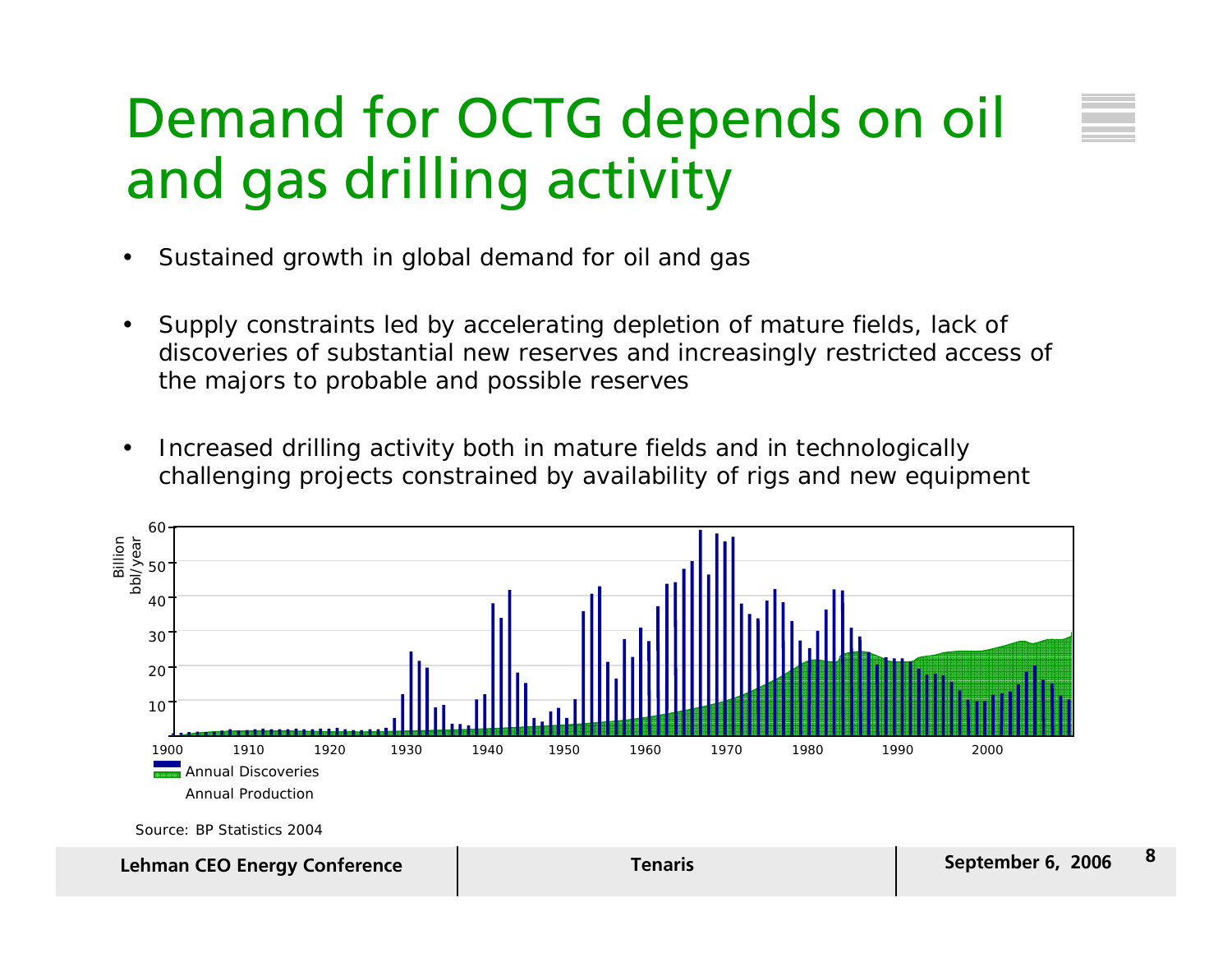#### Rising reserve depletion leads to higher OCTG consumption

**Example of a mature basin**



Source: Company data

**September 6, 2006 <sup>9</sup> Lehman CEO Energy Conference Tenaris**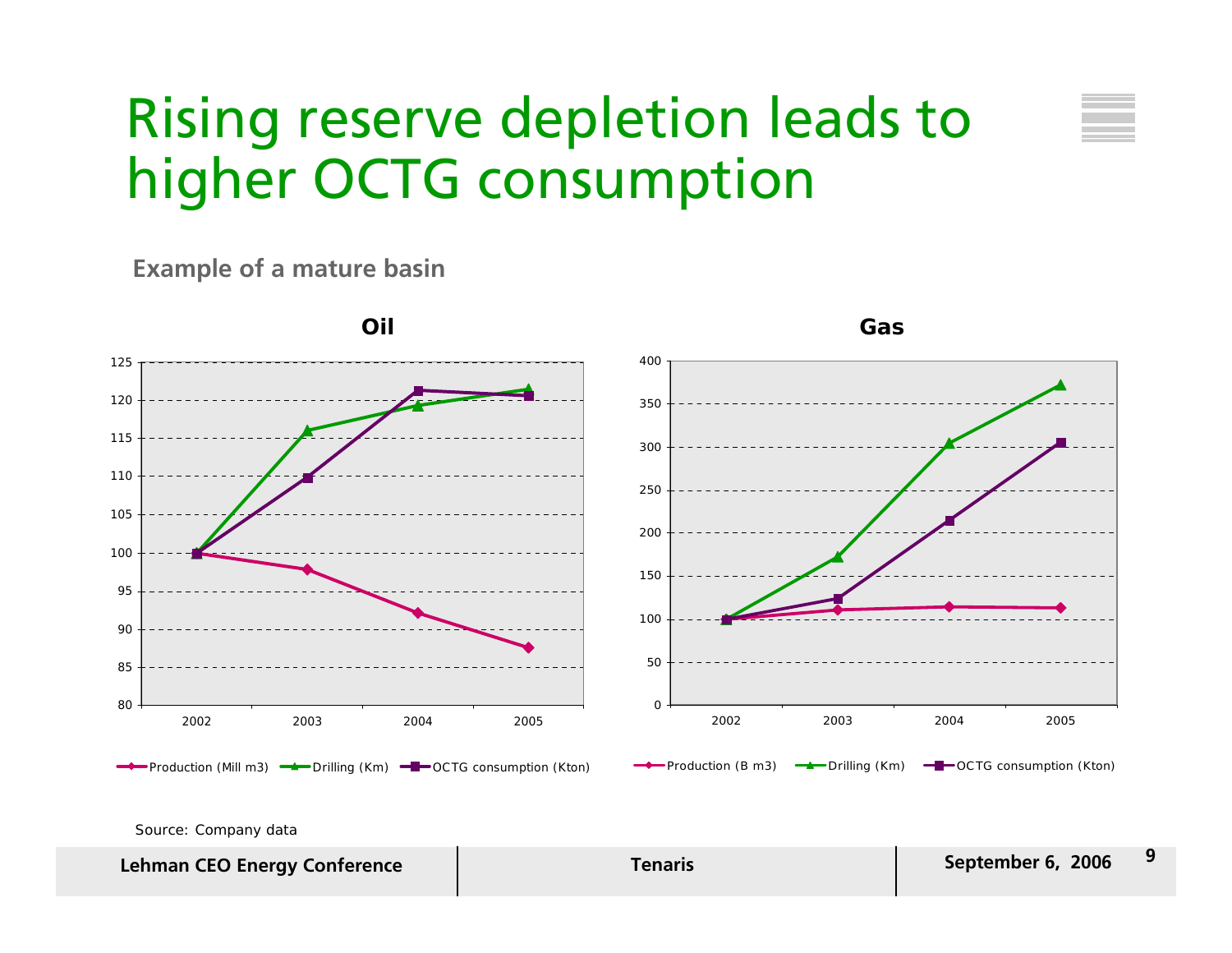#### Reserve development to be in complex operating environments

**Production trend towards non-conventional sources**



**2003 Oil & Gas production 2010 Oil & Gas production**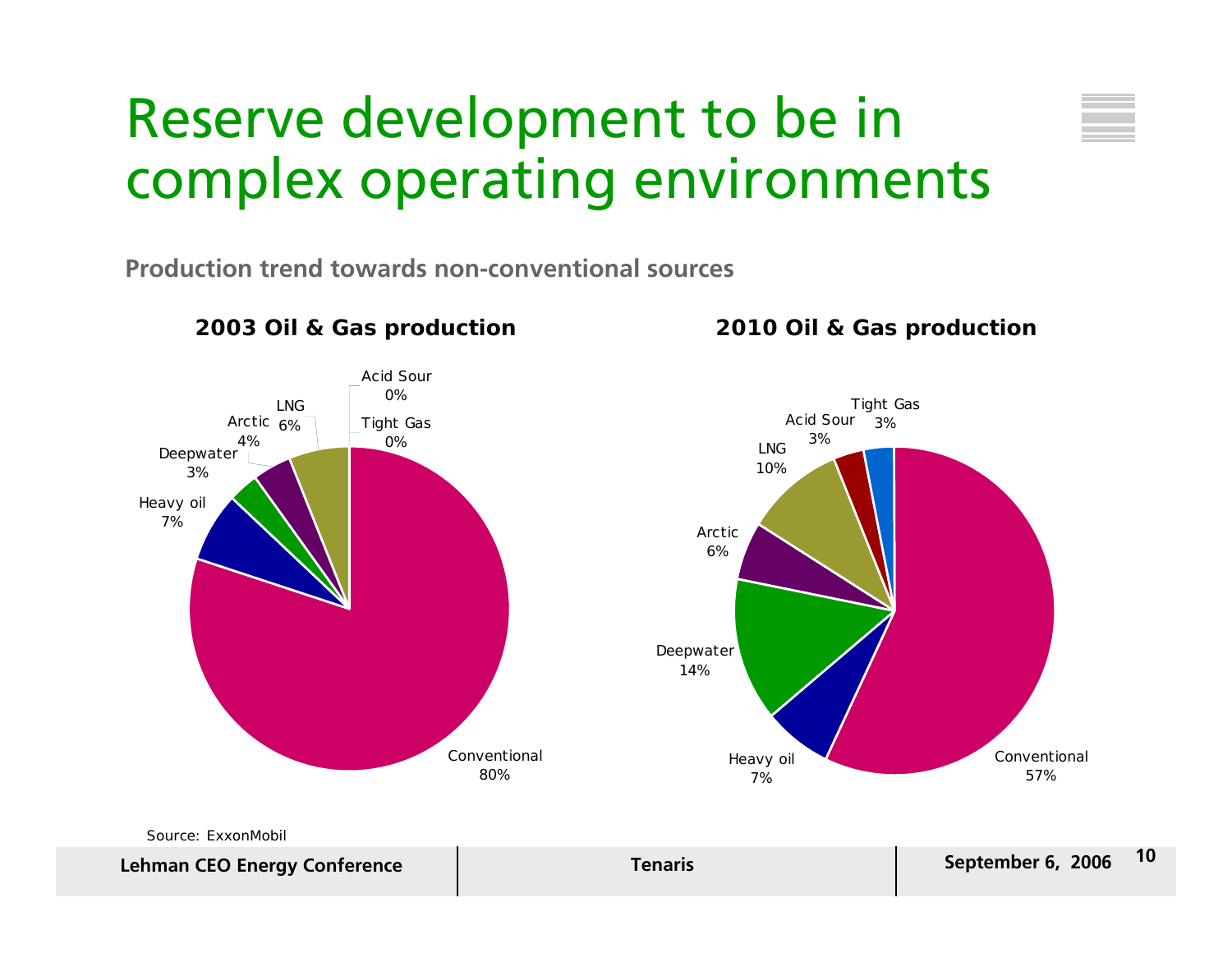#### Well complexity drives demand for  $\equiv$ premium products



Source: Company data Note: Strings with Premium Connections in **RED Note: Strings with Premium Connections in RED** 

**September 6, 2006 <sup>11</sup> Lehman CEO Energy Conference Tenaris**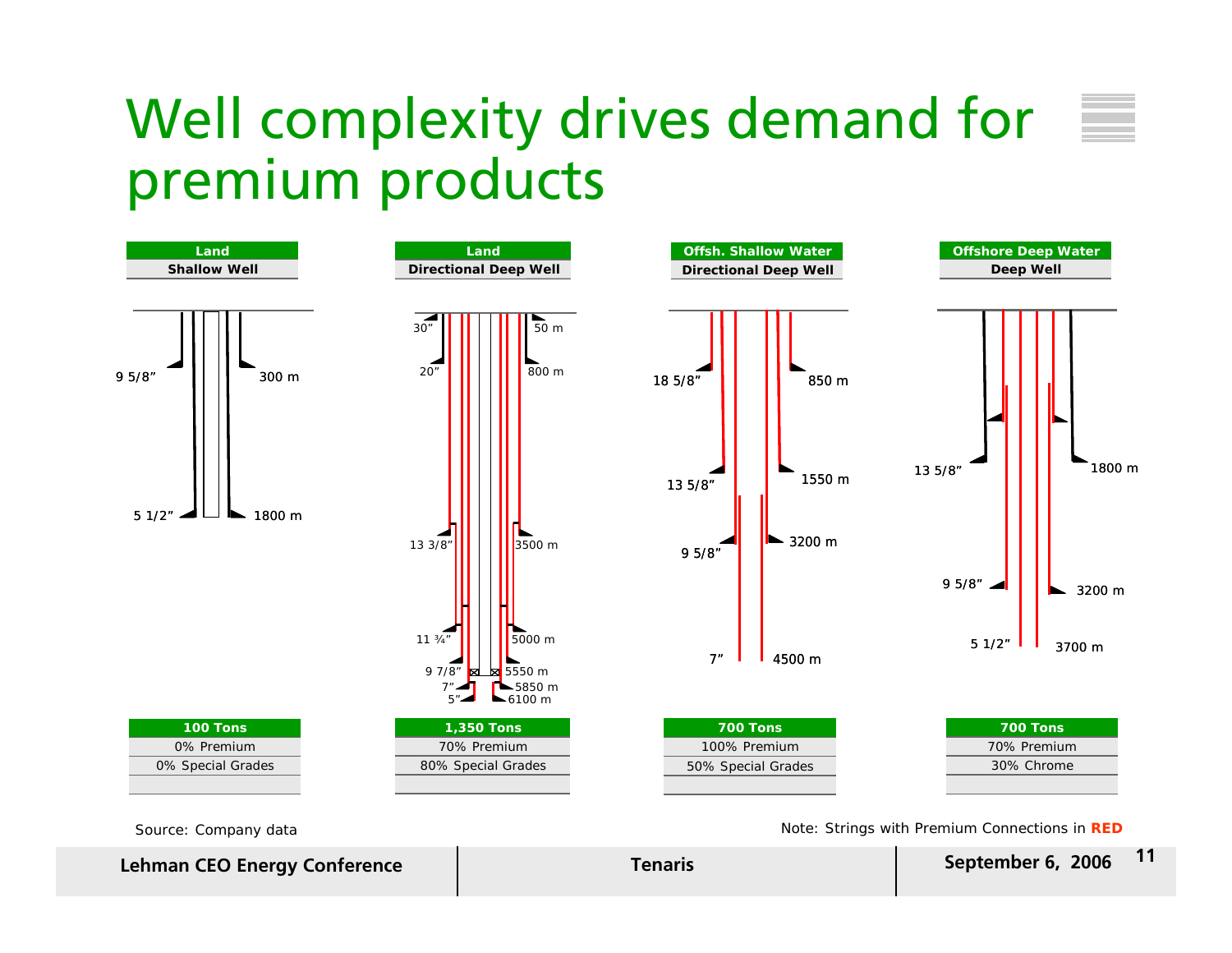### Consolidating market position and investing for growth

- $\bullet$  US\$350 million investment program to increase high-end seamless capacity
- $\bullet$  Customer take-up of TenarisBlue® connections increasing
- • Acquisition of Maverick Tube to transform position in North America
- $\bullet$  Construction of premium threading facility in Qingdao to consolidate position in Chinese market
- •Russia - sales to Gazprom and Lukoil
- $\bullet$  TenarisUniversity - oversee employee training and knowledge management activities





#### **I. Lehman CEO Energy Conference Tenaris Tenaris Tenaris Tenaris Tenaris Tenaris Tenaris Tenaris Tenaris Tenaris Tenaris Tenaris Tenaris Tenaris Tenaris Tenaris Tenaris Tenaris Tenaris**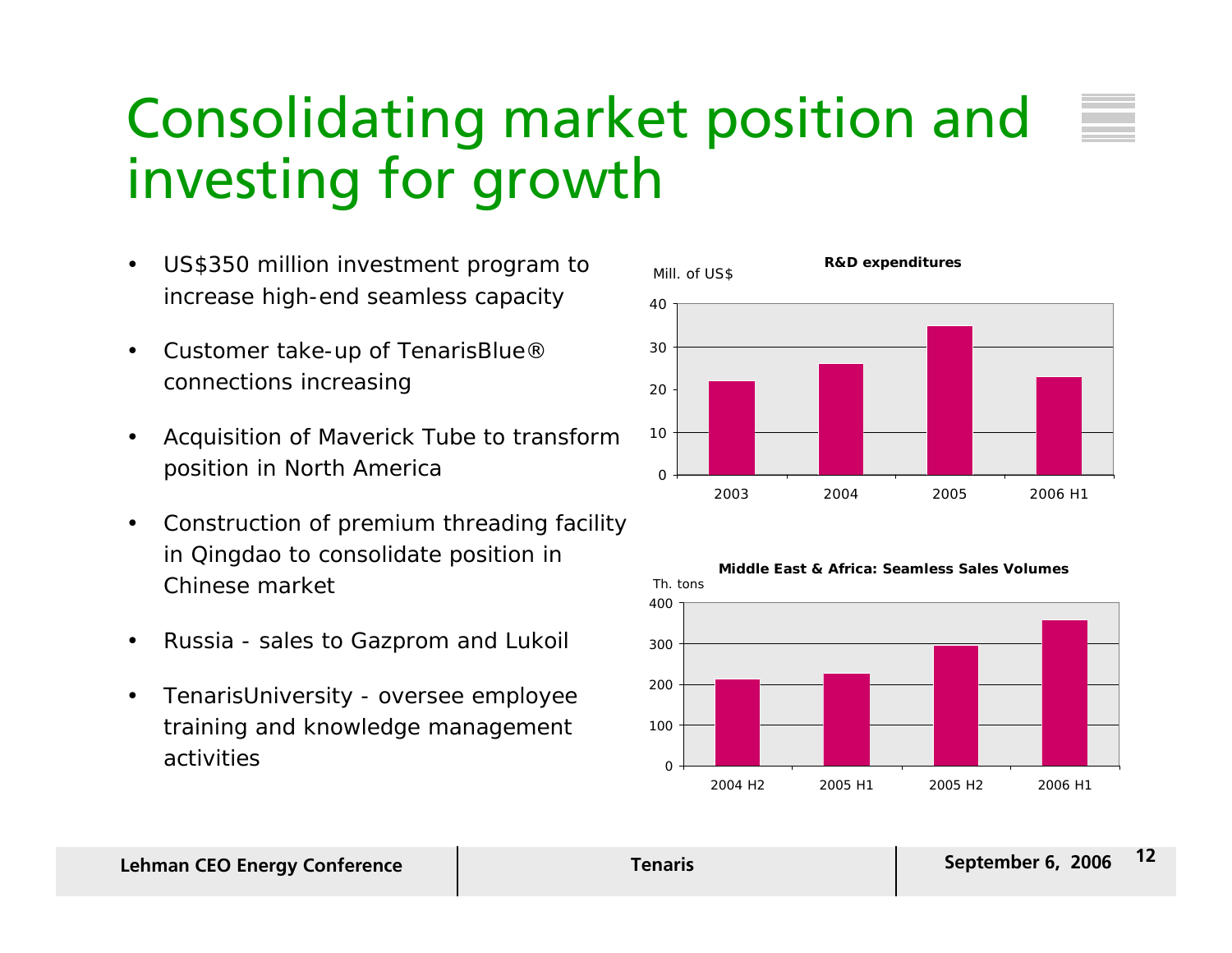#### Enriched product mix and strong demand lead margin improvement



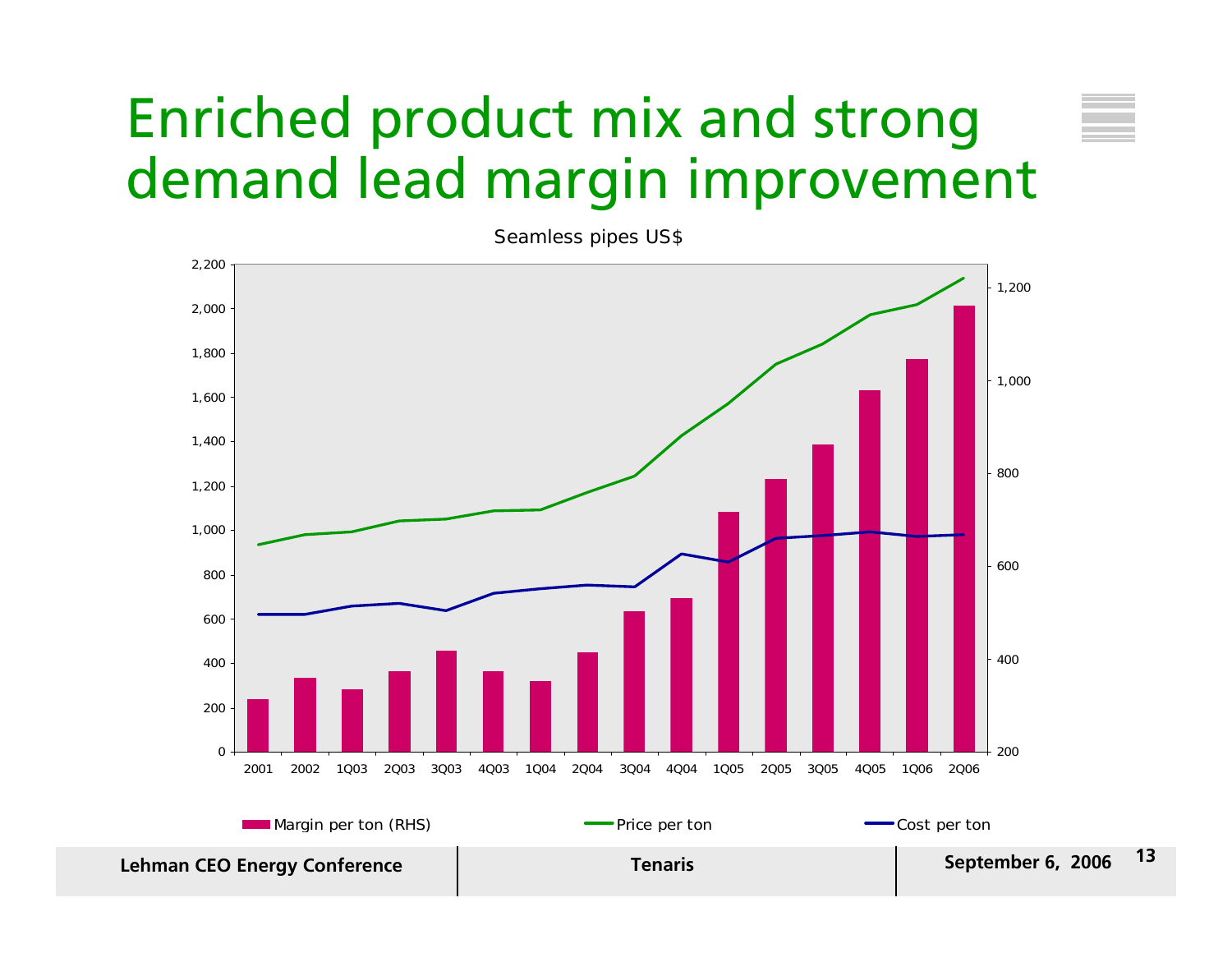# Driving financial performance

| Millions of US\$    | 2003  | 2004                  | 2005       | 1H 2006 |
|---------------------|-------|-----------------------|------------|---------|
| <b>Net Sales</b>    | 3,180 | 4,136                 | 6,736      | 3,745   |
| <b>Seamless</b>     | 2,376 | 3,273                 | 5,124      | 3,078   |
| Welded              | 351   | 348                   | 845        | 245     |
| Energy              | 333   | 418                   | 526        | 284     |
| <b>Others</b>       | 120   | 97                    | 241        | 139     |
| EBITDA <sup>1</sup> | 602   | 899                   | 2,163      | 1,404   |
| EBITDA margin       | 19%   | 22%                   | 32%        | 37%     |
| Net income $3$      | 210   | $\overline{2}$<br>785 | 2<br>1,278 | 891     |
| Net income margin   | 7%    | 19%                   | 19%        | 24%     |

(1) EBITDA = Operating income plus depreciation and amortization taken before non-recurring losses and provisions relating to BHP Billiton lawsuit and non-recurring gains relating to Fintecna arbitration award

(2) 2003 results were affected by non-recurring losses of \$75 million from BHP lawsuit. 2004 results were affected by non-recurring gains of \$258 million (\$123 million – arbitration award from Fintecna, \$135 million - equity income gain from Sidor)

(3) Attributable to Shareholders

| <b>Lehman CEO Energy Conference</b> | Tenaris | September 6, 2006 | 14 |
|-------------------------------------|---------|-------------------|----|
|-------------------------------------|---------|-------------------|----|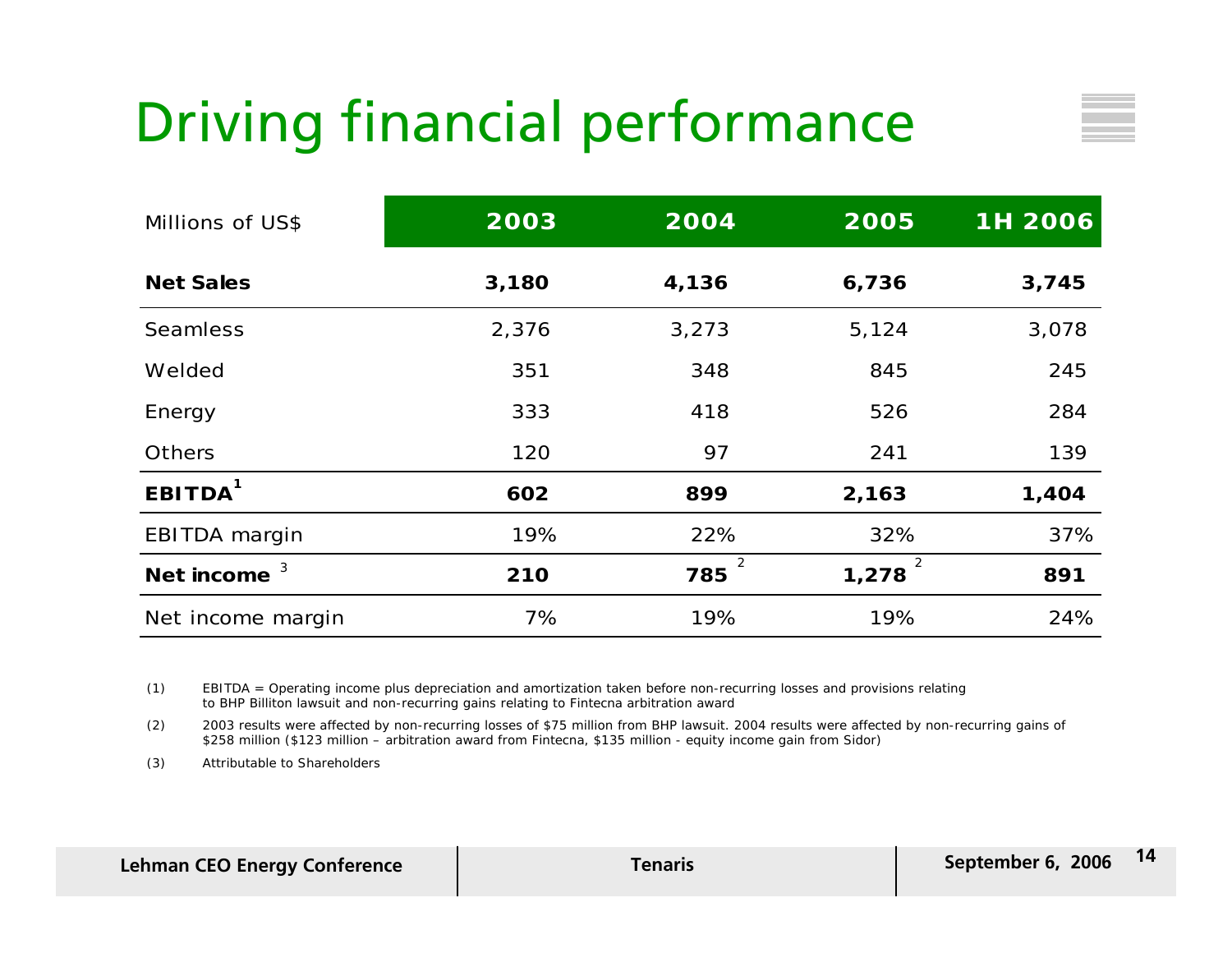### Maverick Tube acquisition

- $\bullet$  A leading North American producer of welded OCTG and line pipe for use in oil and gas wells
- A leading global producer of coiled tubing and umbilicals
- $\bullet$  Operations in United States, Canada and Colombia with annual production capacity of 2 million short tons and approx. 4,650 employees
- 2005 revenues US\$1.8 billion with 82% from energy products
- •Expected to occur around the beginning of the 4Q'06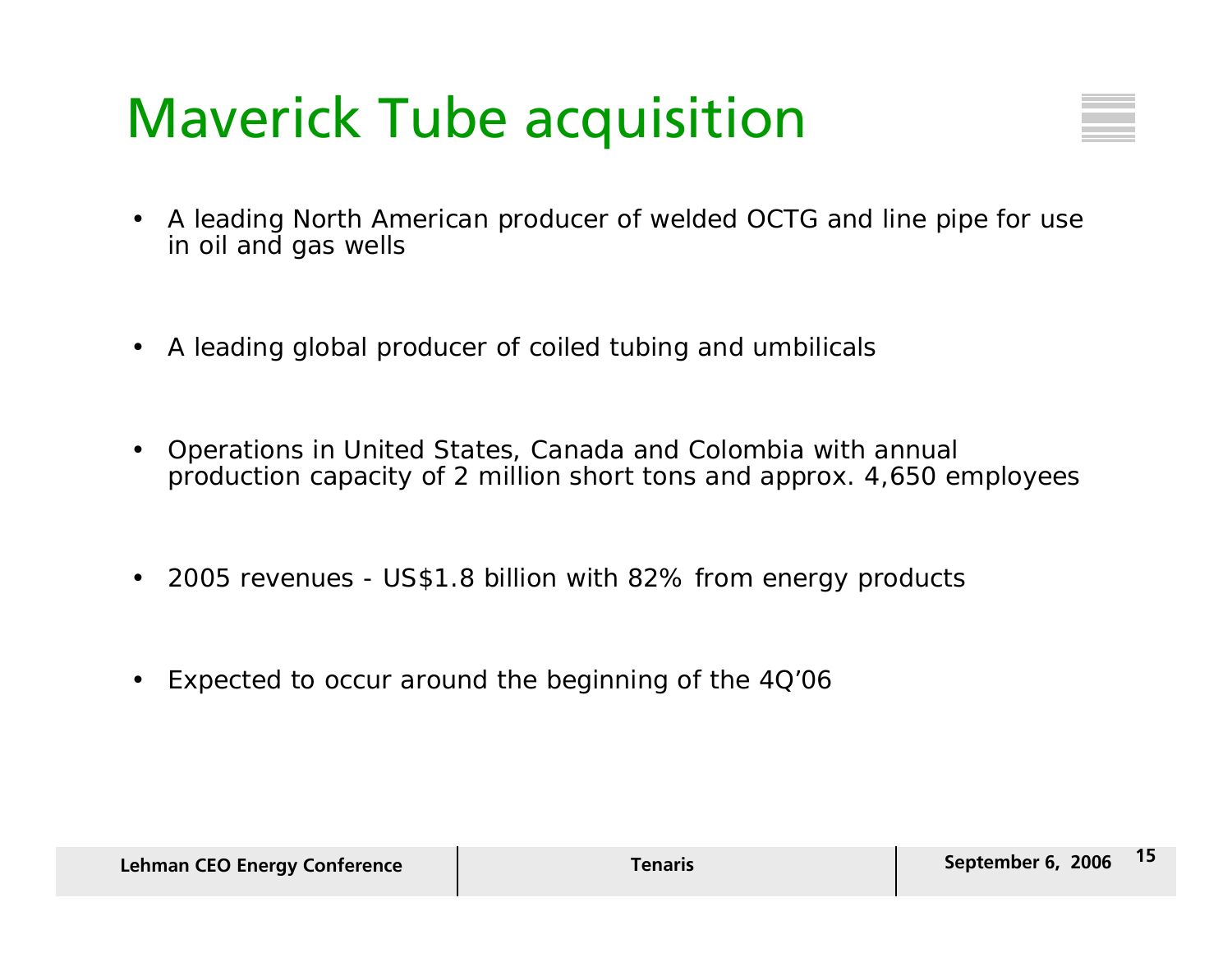## Drilling activity in USA and Canada growing

**But oil and gas production is declining**



**September 6, 2006 <sup>16</sup> Lehman CEO Energy Conference Tenaris**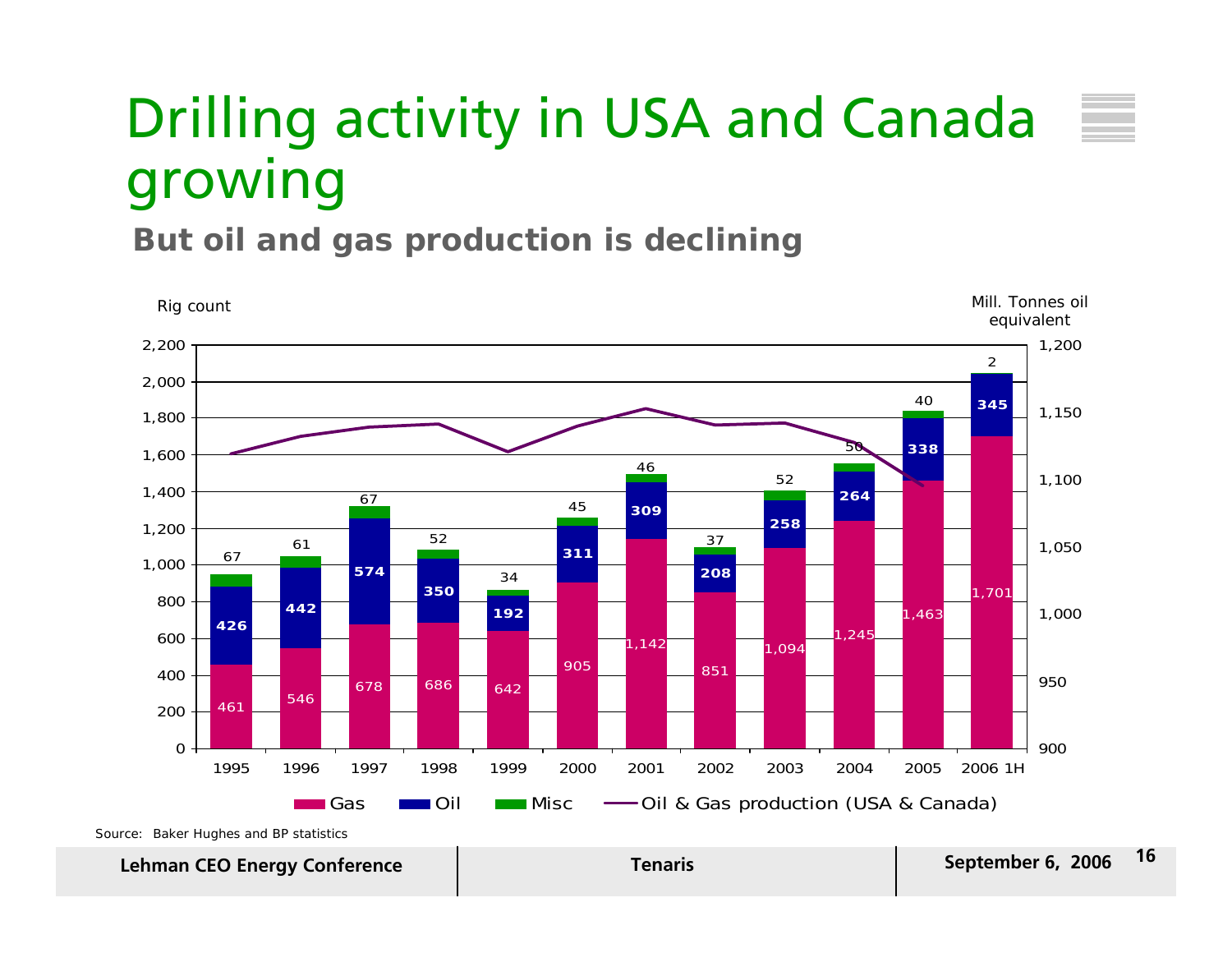#### OCTG consumption in USA & Canada

Mill. of tons



Source: Preston Pipe, Statistics Canada and Company estimates

#### **I. Lehman CEO Energy Conference Tenaris Tenaris Tenaris Tenaris Tenaris Tenaris Tenaris Tenaris Tenaris Tenaris Tenaris Tenaris Tenaris Tenaris Tenaris Tenaris Tenaris Tenaris Tenaris**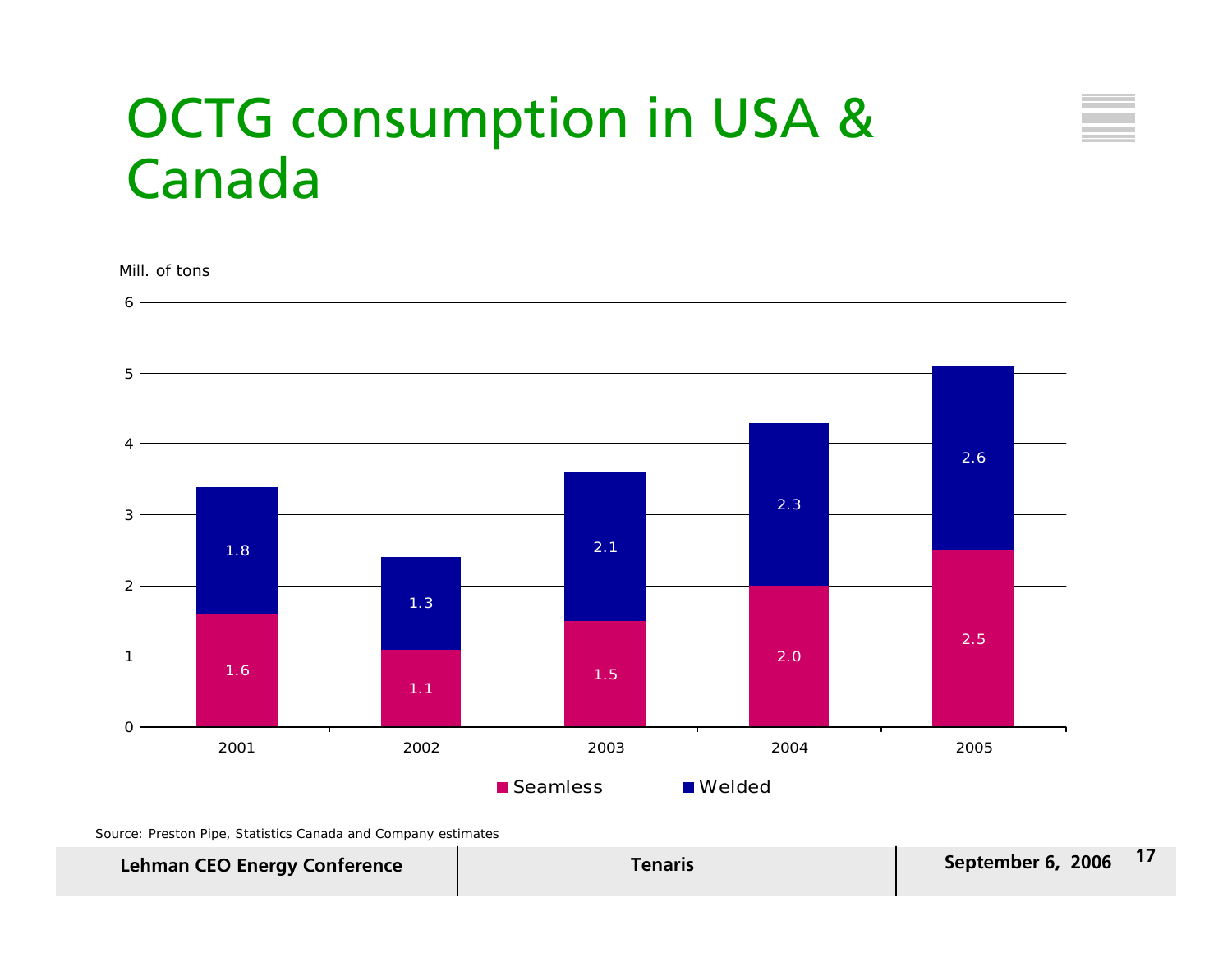### Strategic rationale



#### **Complementary market position**

- Gain substantial access to United States and leading position in North American market commensurate with our global position
- Product offering in North America will cover a wide range of applications from onshore shallow wells to complex deepwater applications
- $\bullet$ Position in Colombia complements our position in Venezuela
- $\bullet$ Expand high-end product range to include coiled tubing and umbilicals
- $\bullet$ Earnings accretive before potential synergies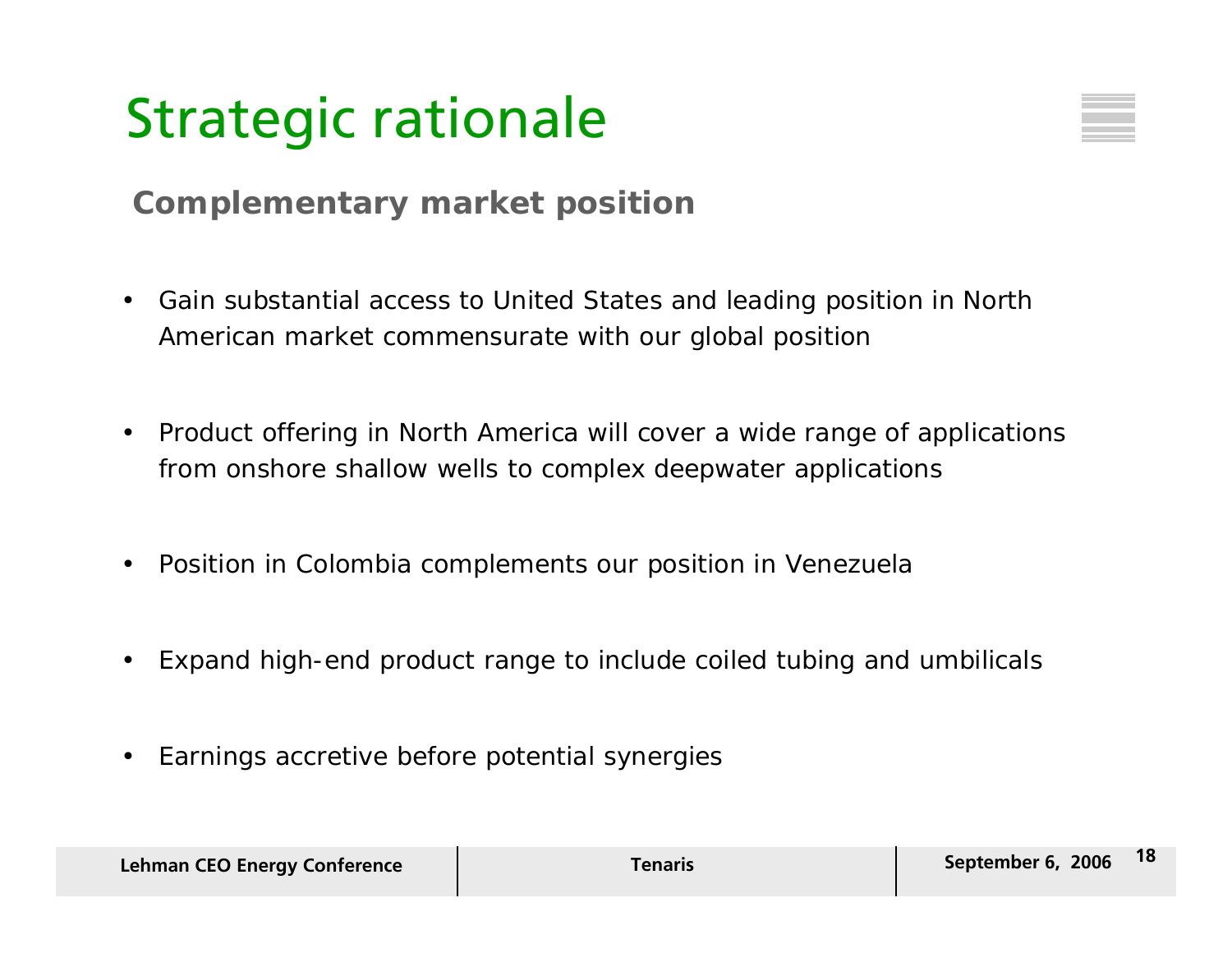# Enhanced company profile



#### **If acquisition of Maverick completed**

- •Annual net sales to exceed US\$9 billion and 22,500 employees
- • 20% market share in North America (USA and Canada) OCTG market (5 million tons in 2005)
- 30% of net sales in North America (USA and Canada)
- • Annual production capacity - 3.3 million tons seamless pipes and 2.7 million tons welded pipes
- Net debt less than one times expected annual EBITDA
- $\bullet$ Leading global player in OCTG with balanced geographical profile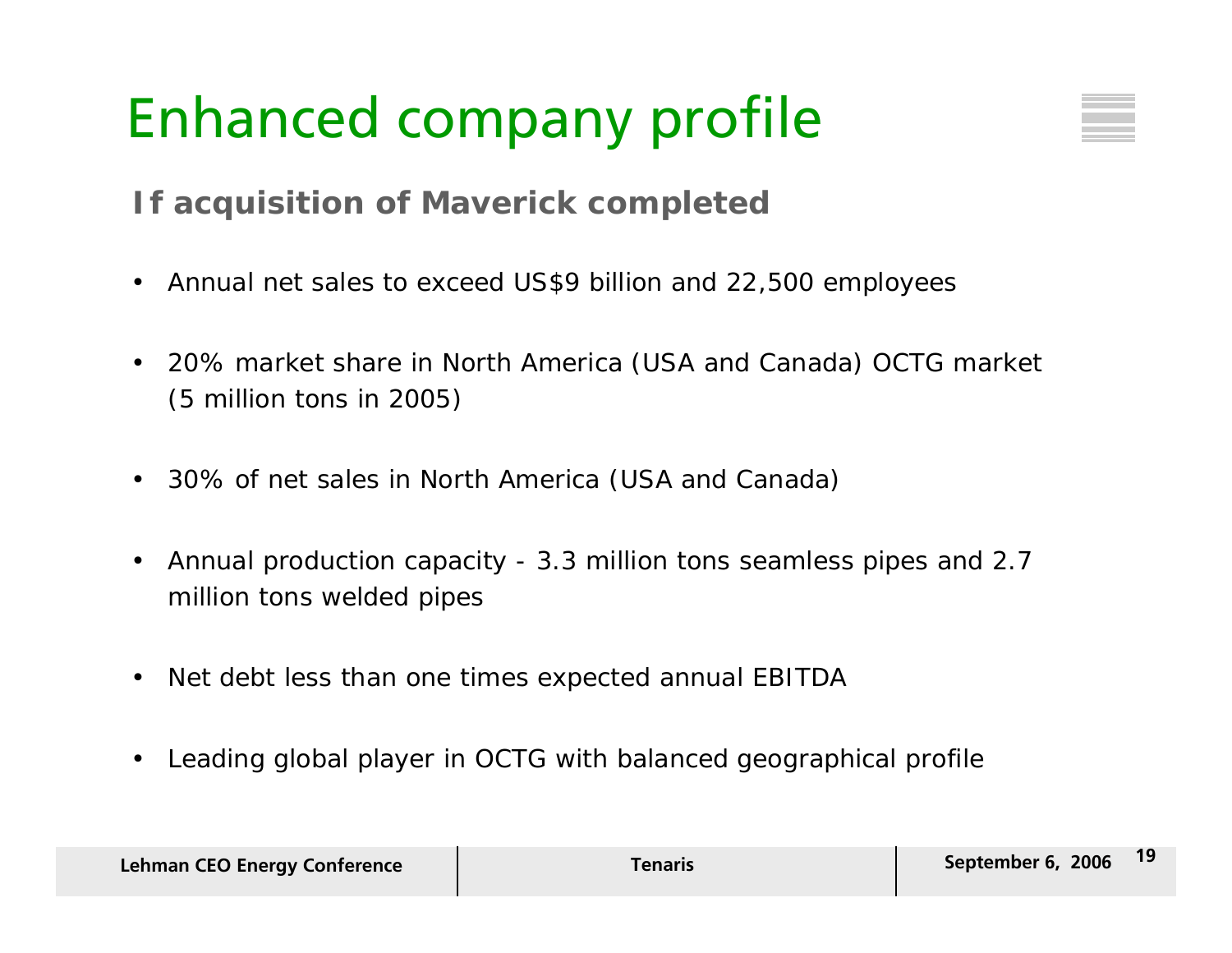# Liquidity of shares has increased

**Average daily trading**

#### **Free float shares by market**

June 2006

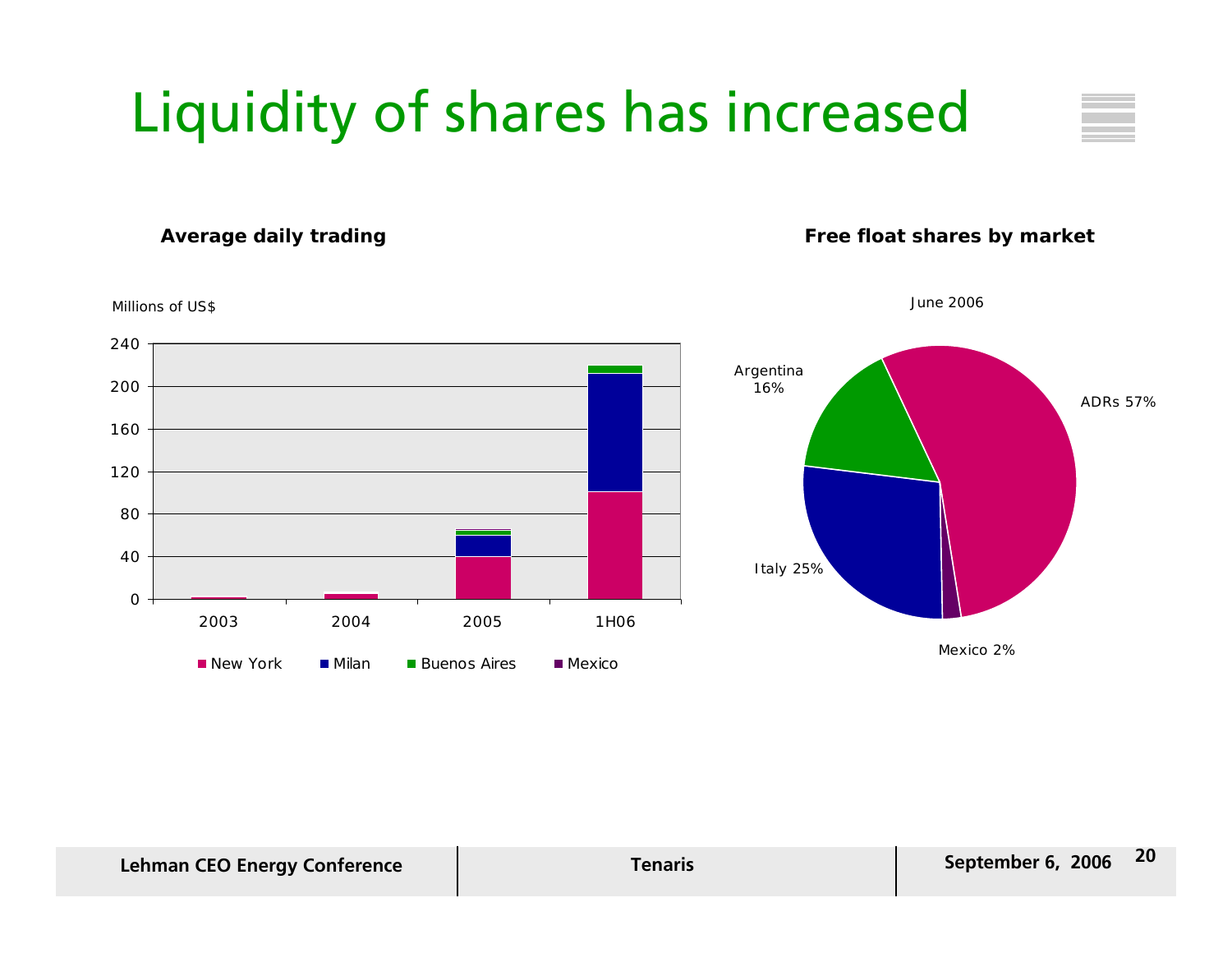### Summary

- A leading global player in the oilfield services and equipment sector
- Well positioned to benefit from increased drilling activity and well complexity
- Integrated business model and leading market position
- Strong financial performance with solid growth prospects
- Good share liquidity based on New York and Milan listings